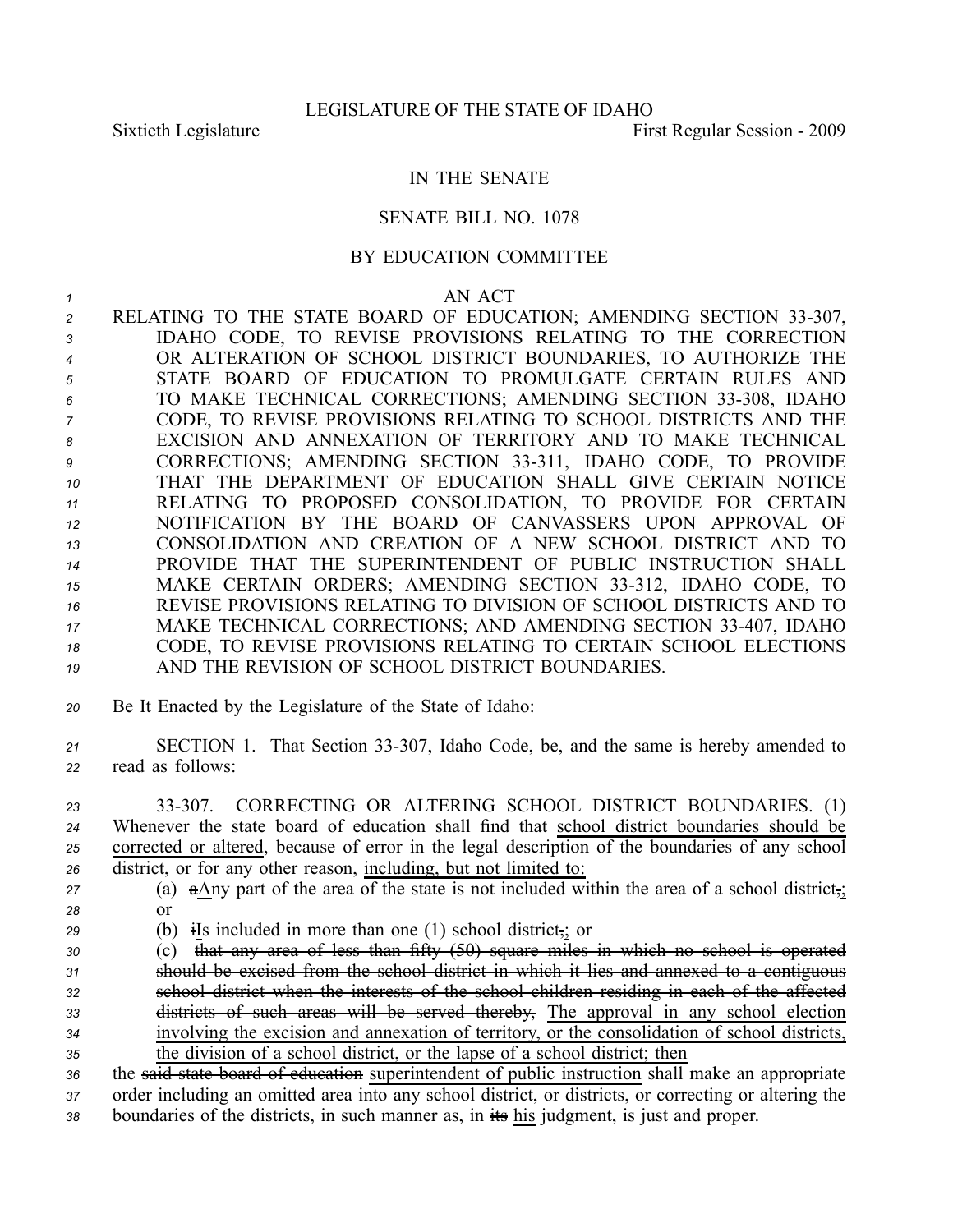*<sup>1</sup>* (2) A copy of any such order shall be sent by the state board department of education 2 to the board of trustees of any school district affected by the order, and to the board of county *<sup>3</sup>* commissioners of any county in which any such district, or par<sup>t</sup> thereof, shall lie which shall *<sup>4</sup>* notify the state tax commission and the county assessor and county recorder in accordance with <sup>5</sup> the provisions of section 63-215, Idaho Code.

- *<sup>6</sup>* (3) Within thirty (30) days of receipt of the order, the board of county commissioners *<sup>7</sup>* state tax commission and the county assessor shall correct or alter the legal description of <sup>8</sup> the school district or districts, as the same may appear in  $\frac{1}{115}$  their respective records, and *<sup>9</sup>* immediately thereafter shall notify the state board of education that the county records have *<sup>10</sup>* been corrected in accordance with the order of the said state board of education. The state tax *<sup>11</sup>* commission shall also be notified in accordance with the provisions of section 63215, Idaho *<sup>12</sup>* Code. The proposal shall become effective at the same time state tax commission shall notify *<sup>13</sup>* the board of trustees of the affected school district and the state board department of education *<sup>14</sup>* and the state tax commission have been notified by the county commissioners that the county *<sup>15</sup>* records have been corrected as ordered effective upon such notification. In the case of either *<sup>16</sup>* the consolidation or division of <sup>a</sup> school district, the proposal shall become effective the first *<sup>17</sup>* day of July next following the date of the order.
- *<sup>18</sup>* (4) The state board of education may promulgate rules to govern the procedures for *<sup>19</sup>* correcting or altering school district boundaries.
- *<sup>20</sup>* SECTION 2. That Section 33308, Idaho Code, be, and the same is hereby amended to *<sup>21</sup>* read as follows:
- *<sup>22</sup>* 33308. EXCISION AND ANNEXATION OF TERRITORY. (1) A board of trustees of 23 any school district including a specially chartered school district, or one-fourth (1/4) or more *<sup>24</sup>* of the school district electors, residing in an area of not more than fifty (50) square miles *<sup>25</sup>* within which there is no schoolhouse or facility necessary for the operation of <sup>a</sup> school district, *<sup>26</sup>* may petition in writing proposing the annexation of the area to another and contiguous school *<sup>27</sup>* district.
- *<sup>28</sup>* (2) Such petition shall be in duplicate, one (1) copy of which shall be presented to the *<sup>29</sup>* board of trustees of the district from which the area is proposed to be excised, and the other to *<sup>30</sup>* the board of trustees of the district to which the area is proposed to be annexed. The petition *<sup>31</sup>* shall contain:
- *<sup>32</sup>* (a) The names and addresses of the petitioners;
- *<sup>33</sup>* (b) A legal description of the area proposed to be excised from one (1) district and *<sup>34</sup>* annexed to another contiguous district;
- *<sup>35</sup>* (c) Maps showing the boundaries of the districts as they presently appear and as they *<sup>36</sup>* would appear should the excision and annexation be approved;
- *<sup>37</sup>* (d) The names of the school districts from and to which the area is proposed to be *<sup>38</sup>* excised, and annexed;
- 
- *<sup>39</sup>* (e) A description of reasons for which the petition is being submitted; and
- *<sup>40</sup>* (f) An estimate of the number of children residing in the area described in the petition.
- *<sup>41</sup>* (3) The board of trustees of each school district, no later than ten (10) days after its *<sup>42</sup>* first regular meeting held subsequent to receipt of the petition, shall transmit the petition, with *<sup>43</sup>* recommendations, to the state board department of education.
- *<sup>44</sup>* (4) The state board of education shall approve the proposal provided: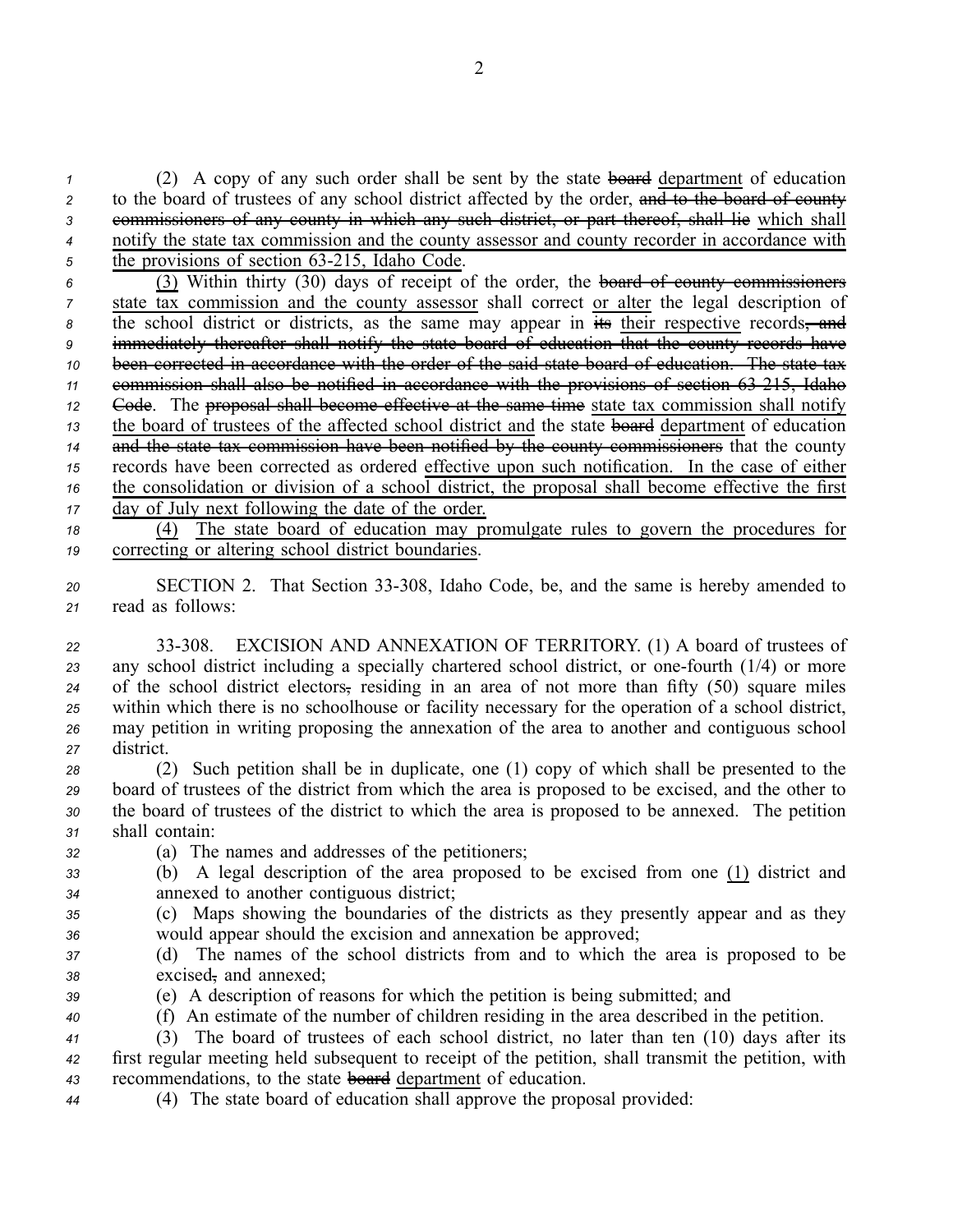*<sup>1</sup>* (a) The excision and annexation is in the best interests of the children residing in the area *<sup>2</sup>* described in the petition; and

*<sup>3</sup>* (b) The excision of the territory, as proposed, would not leave <sup>a</sup> school district with <sup>a</sup> *<sup>4</sup>* bonded debt in excess of the limit then prescribed by law.

*<sup>5</sup>* If either condition is not met, the state board shall disapprove the proposal. The approval or *<sup>6</sup>* disapproval shall be expressed in writing to the board of trustees of each school district named *<sup>7</sup>* in the petition.

 (5) If the state board of education shall approve the proposal, it shall be submitted to the school district electors residing in the area described in the petition, at an election held in the manner provided in chapter 4, title 33, Idaho Code. Such election shall be held within sixty (60) days after the state board approves the proposal.

*<sup>12</sup>* (6) At the election there shall be submitted to the electors having the qualifications of *<sup>13</sup>* electors in <sup>a</sup> school district bond election and residing in the area proposed to be annexed:

*<sup>14</sup>* (a) The question of whether the area described in the petition shall be excised from *<sup>15</sup>* school district no. ( ) and annexed to contiguous school district no. ( ); and

*<sup>16</sup>* (b) The question of assumption of the appropriate proportion of any bonded debt, and the *<sup>17</sup>* interest thereon, of the proposed annexing school district.

 (7) If <sup>a</sup> majority of the school district electors in the area described in the petition, voting in the election, shall vote in favor of the proposal to excise and annex the said area, and if in the area the electors voting on the question of the assumption of bonded debt and interest have approved such assumption by the proportion of votes cast as is required by section 3, article VIII, of the constitution of the state of Idaho, the proposal shall carry and be approved. Otherwise, it shall fail.

 (8) If the proposal shall be approved by the electors in the manner prescribed, the board of canvassers shall thereupon promptly notify the state department of education and the affected school districts of such results. Tthe state board of education superintendent of public instruction shall make an appropriate order for the boundaries of the affected school districts 28 to be altered;, and the legal descriptions of the school districts shall be evertured altered, as prescribed in section  $33-307(2)$ , Idaho Code.

*<sup>30</sup>* SECTION 3. That Section 33311, Idaho Code, be, and the same is hereby amended to *<sup>31</sup>* read as follows:

 33311. PLAN OF CONSOLIDATION SUBMITTED TO ELECTORS. The state board of education may approve or disapprove any plan proposing consolidation, and if it approves the same it the department of education shall give notice thereof to the board of trustees of each school district proposing to consolidate and to the board of county commissioners in each county in which the proposed consolidated district would lie. Notice to the board of county commissioners shall include the legal description of the boundaries of the proposed consolidated district and <sup>a</sup> brief statement of the approved proposal, and shall be accompanied by <sup>a</sup> map of the proposed consolidated district.

 Not more than ten (10) days after receiving the notice from the state board department of education, each board of county commissioners receiving such notice shall enter the order calling for an election on the question of approving or disapproving, and shall cause notice of such election to be posted and published. The notice shall be posted and published, the election shall be held and conducted and its results canvassed, in the manner and form of sections 33401 through 33406, Idaho Code.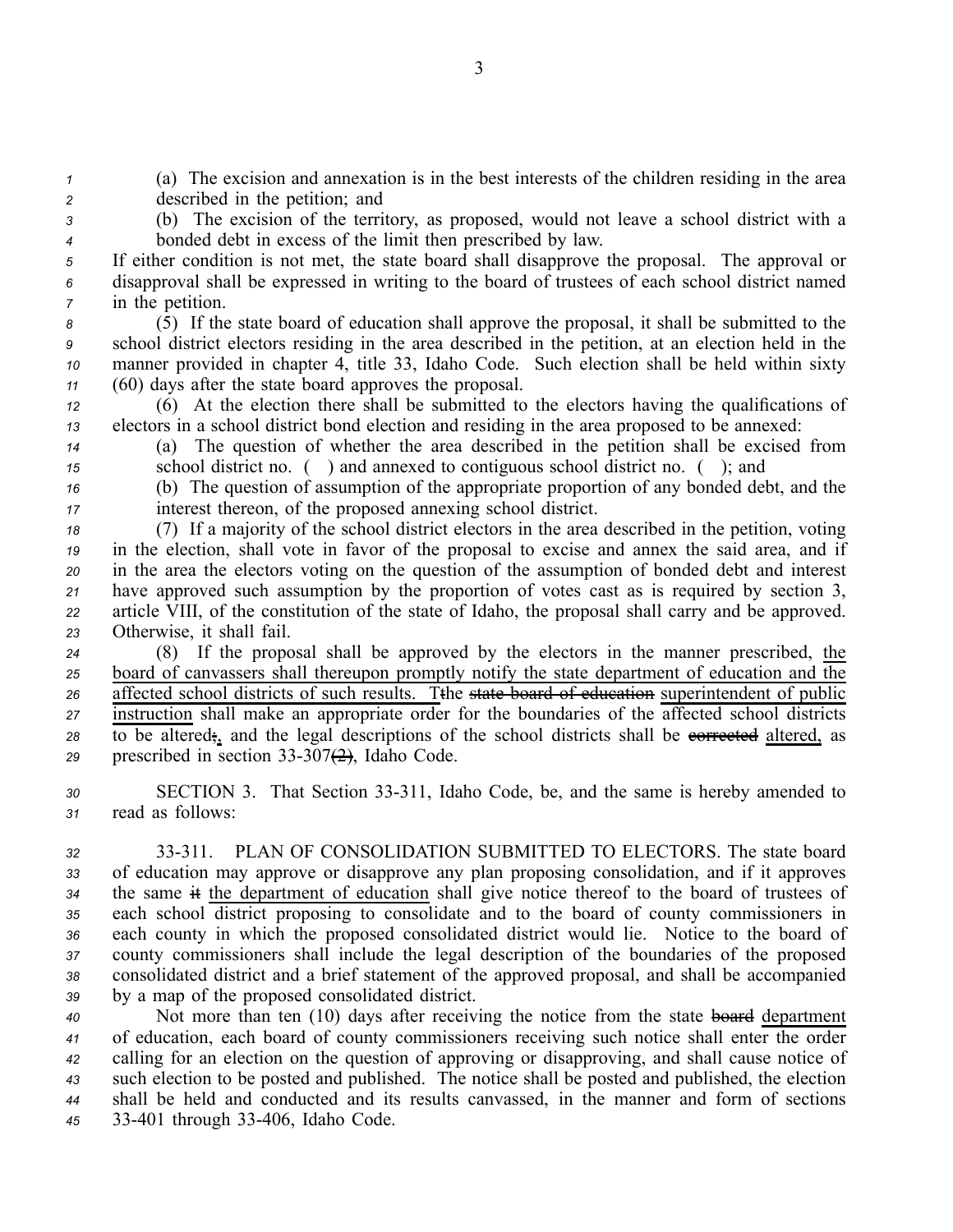If the qualified school electors of any one (1) district proposing to consolidate, and voting in the election, shall constitute <sup>a</sup> majority of all such electors voting in the entire area of the proposed consolidated district, the proposed consolidation shall not be approved unless <sup>a</sup> majority of such electors in such district, voting in the election, and <sup>a</sup> majority of such electors in each of the remaining districts, voting in the election, shall approve the proposed consolidation.

 If the qualified school electors in no one (1) of the districts proposing to consolidate, and voting in the election, constitute <sup>a</sup> majority of all such electors voting in the entire area of the proposed consolidated district, the proposed consolidation shall not be approved unless <sup>a</sup> majority of all such electors in each district, voting in the election, shall approve the proposed consolidation.

 In any plan of consolidation the existing bonded debt of any district or districts proposing to consolidate, shall not become the obligation of the proposed consolidated school district. The debt or debts shall remain an obligation of the property within the districts proposing the consolidation. Upon voter approval of the proposed consolidation, the districts proposing to consolidate shall become subdistricts of the new district as if they had been created under the provisions of section 33351, Idaho Code. The subdistricts shall be called bond redemption subdistricts. The powers and duties of such bond redemption subdistricts shall not include authority to incur new indebtedness within the subdistricts.

 When <sup>a</sup> consolidation is approved, as hereinabove prescribed, <sup>a</sup> new school district is thereby created, and the board of county commissioners of any county in which the **consolidated district lies**. The board of canvassers shall thereupon promptly notify the state department of education and the affected school districts of such result. The superintendent of public instruction shall enter its make an appropriate order showing the creation of the district, and <sup>a</sup> legal description of its boundaries, and the legal descriptions of the boundaries of the 26 affected school districts as prescribed in section 33-308, Idaho Code.

*<sup>27</sup>* SECTION 4. That Section 33312, Idaho Code, be, and the same is hereby amended to *<sup>28</sup>* read as follows:

 33312. DIVISION OF SCHOOL DISTRICT. A school district may be divided so as to form not more than two (2) districts each of which must have continuous boundaries, in the manner hereinafter provided, excep<sup>t</sup> that any district which operates and maintains <sup>a</sup> secondary school or schools shall not be divided unless the two (2) districts created out of the division shall each operate and maintain <sup>a</sup> secondary school or schools immediately following such division.

 A proposal to divide <sup>a</sup> school district may be initiated by its board of trustees and submitted to the state board department of education. Such proposal shall contain all of the information required in <sup>a</sup> proposal to consolidate school districts as may be relevant to <sup>a</sup> proposal to divide <sup>a</sup> school district. It shall also show the manner in which it is proposed to divide or apportion the property and liabilities of the district, the names and numbers of the proposed new districts, and legal description of the proposed trustee zones.

 Before submitting any proposal to divide <sup>a</sup> school district, the board of trustees shall hold <sup>a</sup> hearing or hearings on the proposal within the district. Notice of such hearing or hearings shall be posted by the clerk of the board of trustees in not less than three (3) public places within the district, one (1) of which places shall be at or near the main door of the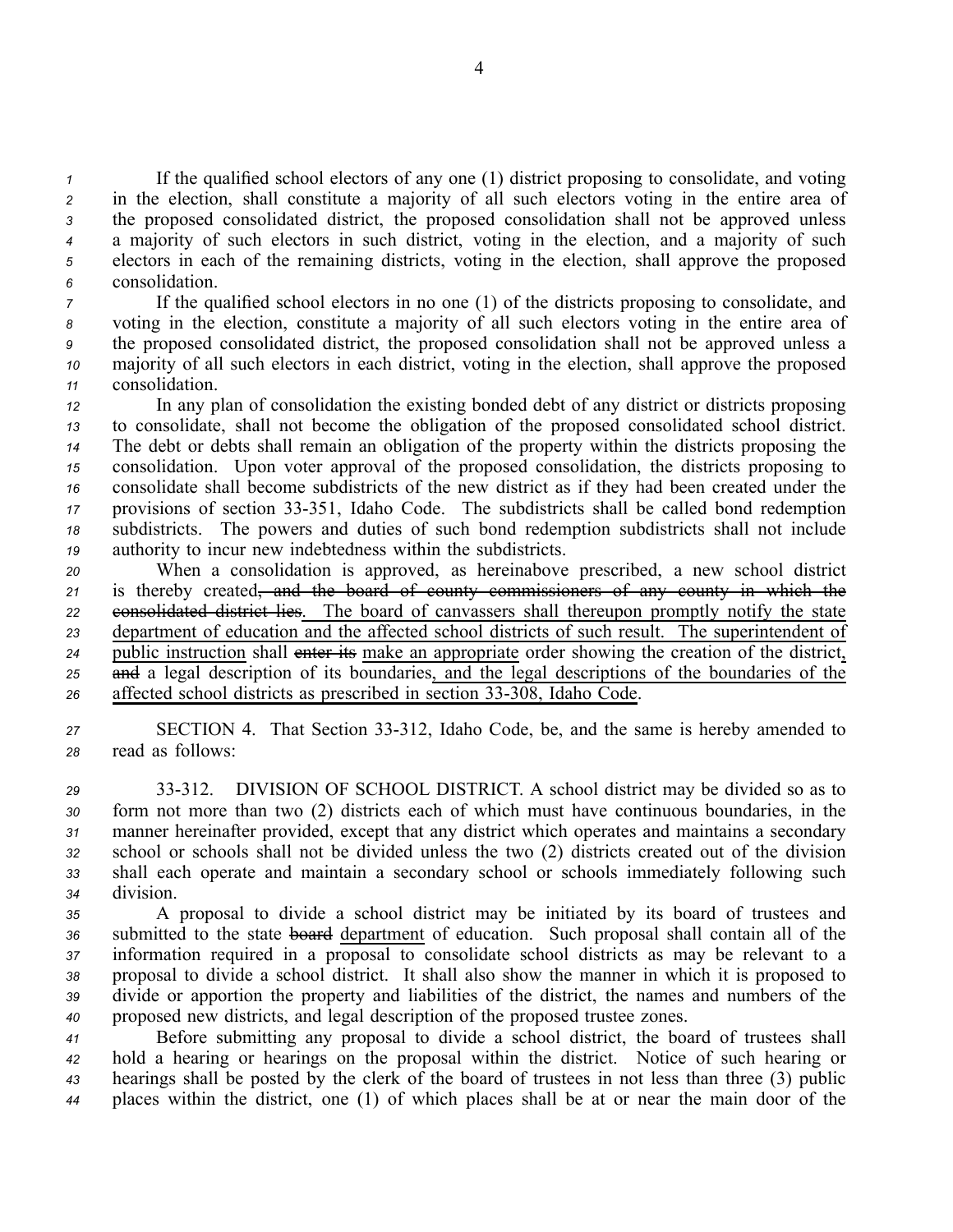*<sup>1</sup>* administrative offices of the school district, for not less than ten (10) days before the date of *<sup>2</sup>* such hearing or hearings.

 The department of education shall presen<sup>t</sup> any such proposal to the state board of <sup>4</sup> education, which may approve or disapprove any such the proposal submitted to it, and the department of education shall give notice thereof in the manner of <sup>a</sup> proposal to consolidate school districts; except, that the state board of education shall not approve any proposal which would result in <sup>a</sup> district to be created by the division having or assuming <sup>a</sup> bonded debt in an amount exceeding the limitations imposed by law, or which would leave the area of any city or village in more than one (1) school district.

 If the state board of education shall approve the proposal to divide the district, notice of the election shall be published, the election shall be held and conducted, and the ballots shall be canvassed, according to the provisions of sections 33401– through 33406, Idaho Code. The division shall be approved only if <sup>a</sup> majority of all votes cast at said special election by the school district electors residing within the entire existing school district and voting in the election are in favor of the division of such district, and <sup>a</sup> majority of all votes cast at said special election by the qualified voters within that portion of the proposed new district having <sup>a</sup> minority of the number of qualified voters, such portion to be determined by the number of votes cast in each area which is <sup>a</sup> contemplated new district, are in favor of the division of the district, and upon such approval two (2) new school districts shall be thereby created. The organization and division of all school districts which have divided since June 30, 1963, are hereby validated.

22 If the division be approved, as herein provided, the board of canvassers shall thereupon notify the state board of education and the trustees of the district which has been divided. The state board shall give notice to the board of county commissioners of any county in which the newly created districts may lie two (2) new school districts are thereby created. The board of canvassers shall thereupon promptly notify the state department of education and the affected school districts of such result. The superintendent of public instruction shall make an appropriate order showing the creation of the districts and <sup>a</sup> legal description of the boundaries, and the legal descriptions of the affected school districts shall be altered, as prescribed in section 33307, Idaho Code.

*<sup>31</sup>* SECTION 5. That Section 33407, Idaho Code, be, and the same is hereby amended to *<sup>32</sup>* read as follows:

 33407. RETURN AND CANVASS OF ELECTIONS. In any school election involving the excision and annexation of territory, or the consolidation of school districts, or the division of <sup>a</sup> school district, the board of county commissioners of the county in which the election is held, or, in the case of <sup>a</sup> joint school district, the board of county commissioners of the home county of the school district, shall constitute the board of canvassers. In all other school elections, the board of trustees of each school district shall act as the board of canvassers.

 Following the close of the polls at the time stated in the notice of election, each board of election shall open the ballot boxes and compute the results in public view. Any ballot or par<sup>t</sup> of <sup>a</sup> ballot from which it is impossible to determine the elector's choice shall be void and shall not be counted. In the event of <sup>a</sup> bond election or any other election requiring more than <sup>a</sup> simple majority conducted by <sup>a</sup> school district, any qualified elector casting such ballot or par<sup>t</sup> of <sup>a</sup> ballot shall be deemed not to have voted at or participated in such bond election and the ballot or par<sup>t</sup> of <sup>a</sup> ballot shall not be counted in determining the number of qualified electors